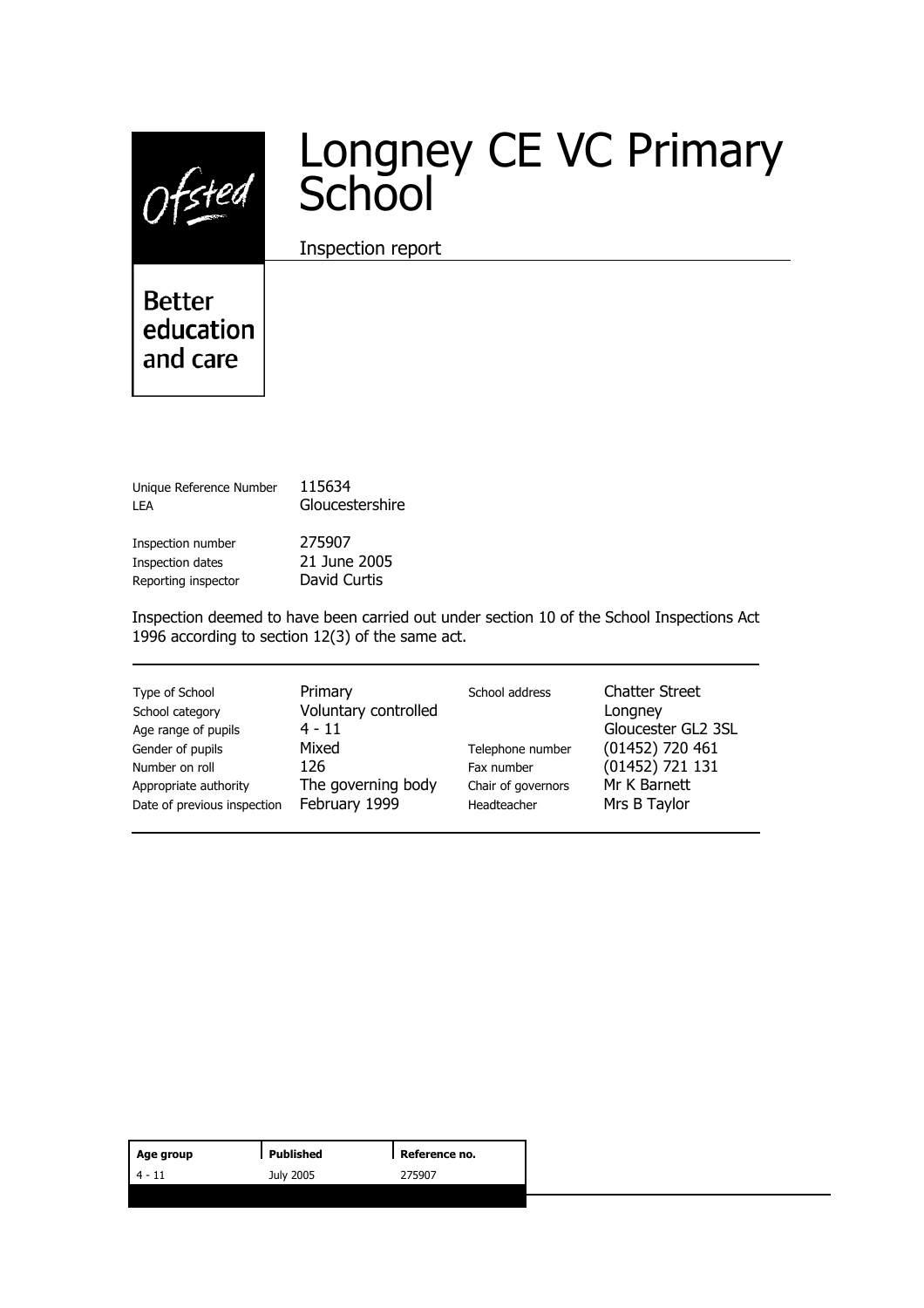© Crown copyright 2005

Website: www.ofsted.gov.uk

Further copies of this report are obtainable from the school. Under the School Inspections Act 1996, the school must provide a copy of this report free of charge to certain categories of people. A charge not exceeding the full cost of reproduction may be made for any other copies supplied.

This document may be reproduced in whole or in part for non-commercial educational purposes, provided that the information quoted is reproduced without adaptation and the source and date of publication are stated.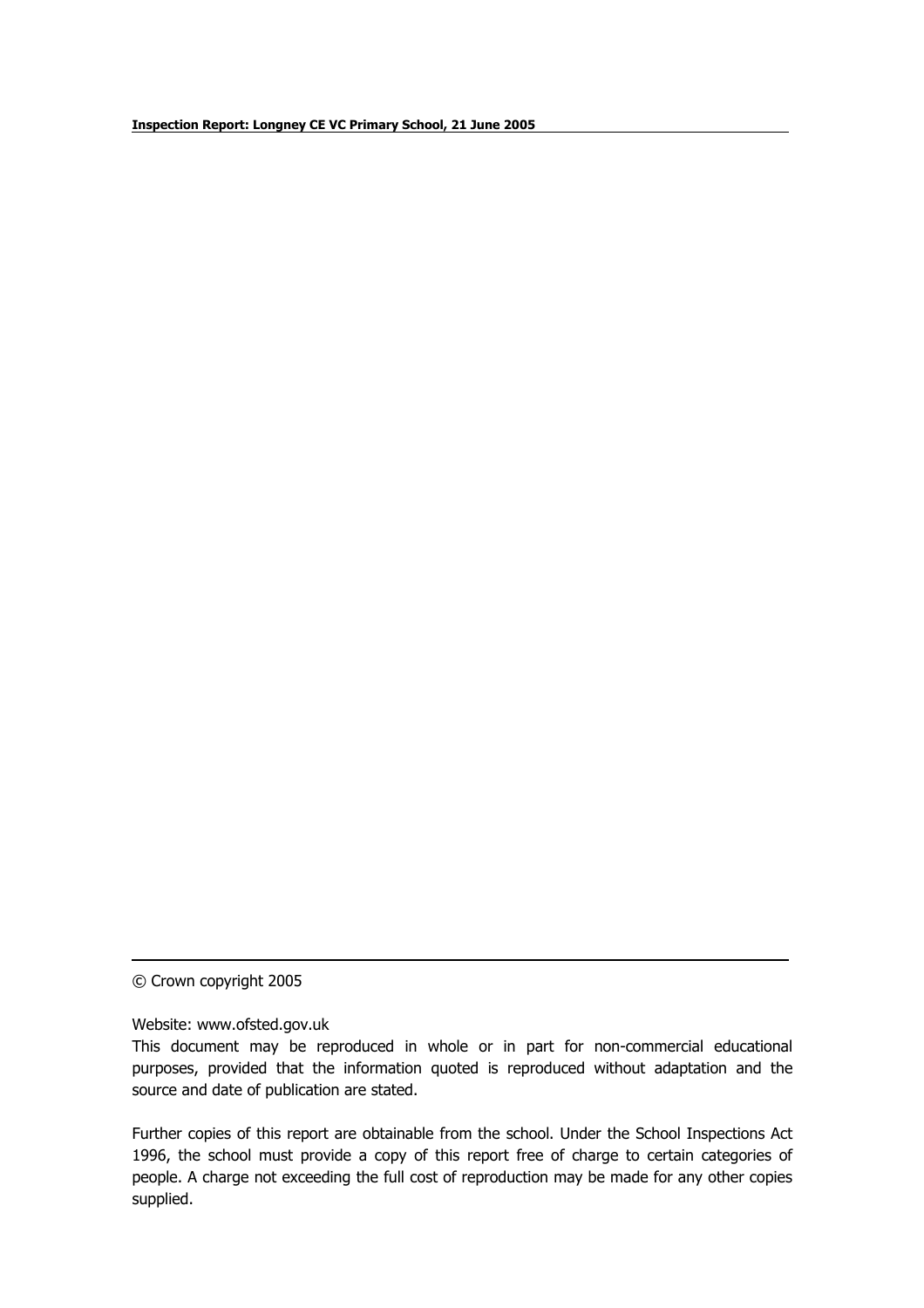### **Introduction**

The inspection was a pilot of the new arrangements for inspection announced by Ofsted in its consultation paper of February 2004. It was carried out with the support and co-operation of Longney CE VC Primary School and of the local education authority.

The inspection was carried out by two additional inspectors.

#### **Description of the school**

The school is situated in the village of Longney in Gloucestershire. It is a very popular school and many children travel long distances to attend. Children start school with knowledge, skills and understanding expected for four-year-olds. The majority of children are of white British heritage, with a small number from minority ethnic backgrounds. The proportion of pupils with learning difficulties and disabilities is well below the national average. The percentage of pupils entitled to free school meals is very low.

#### **Key for inspection grades**

| Grade 1 | Outstanding  |
|---------|--------------|
| Grade 2 | Good         |
| Grade 3 | Satisfactory |
| Grade 4 | Inadequate   |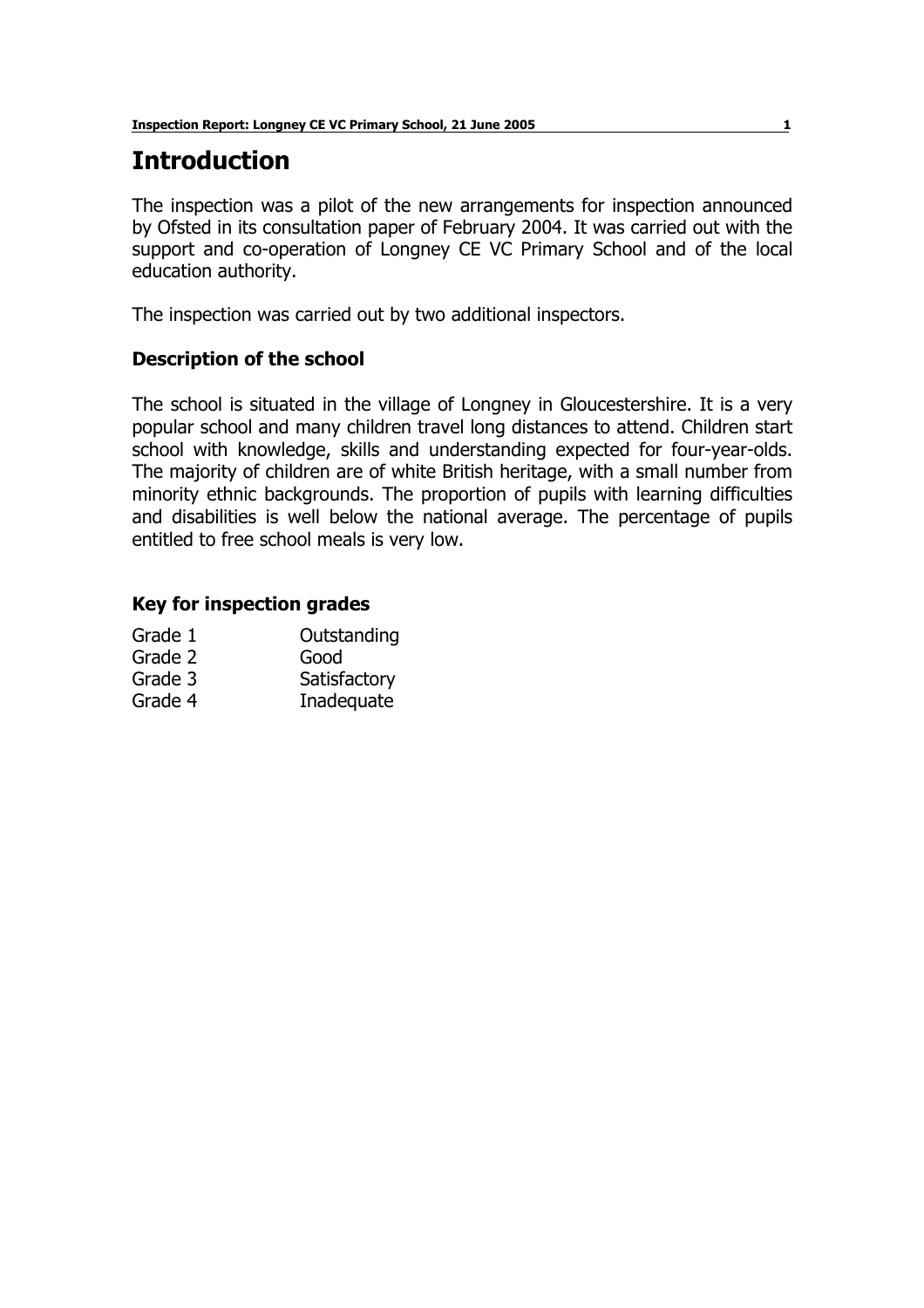### **Overall effectiveness of the school**

Longney CE VC Primary School is an outstanding school because the headteacher has developed an exceptional team of staff, governors, parents and children whose aim is to achieve excellence. The school is constantly striving to do even better. It gives outstanding value for money. The school's rigorous evaluation of itself shows that it is outstanding, too, and the school is very well placed to move forward and build on its current success.

Provision in the Foundation Stage is outstanding and by the end of reception the standards children achieve are well above those expected. As they move up through the school, children make excellent progress so that by the age of 11, they achieve very high standards in English, mathematics and science. Children make exceptional progress in their personal and social development and by the age of 11 are excellent ambassadors for their school.

Inspirational teaching means that children work hard in lessons and always do their best. Children enjoy learning and are very aware of their own personal targets for improvement. They show total confidence in their teachers, who they know will help them if they get stuck with their work or if they need to discuss a personal problem. Children welcome visitors and take great pleasure in telling them just how good their school is.

Whilst the school does not make any excuses for the inadequate accommodation, children's progress in gymnastics and in creative arts is hampered by lack of space.

#### **Grade: 1**

#### **What the school should do to improve further**

• Work with all relevant agencies to secure the planned improvements to the school's accommodation.

### **Achievement and standards**

Children make outstanding progress in the Foundation Stage and, by the time they start Year 1, the majority have exceeded the goals they are expected to reach. Children continue to make outstanding progress as they move up through the school. In recent years, standards in Year 2 in reading, writing and mathematics have declined even though they remain above those expected. As the result of very detailed investigations into the cause of this, the school has taken action which has led to a significant improvement in standards in the current Year 2, especially in writing and mathematics. In Year 6, standards consistently place the school in or very close to the top five per cent of primary schools nationally. A particular strength is the way children use their literacy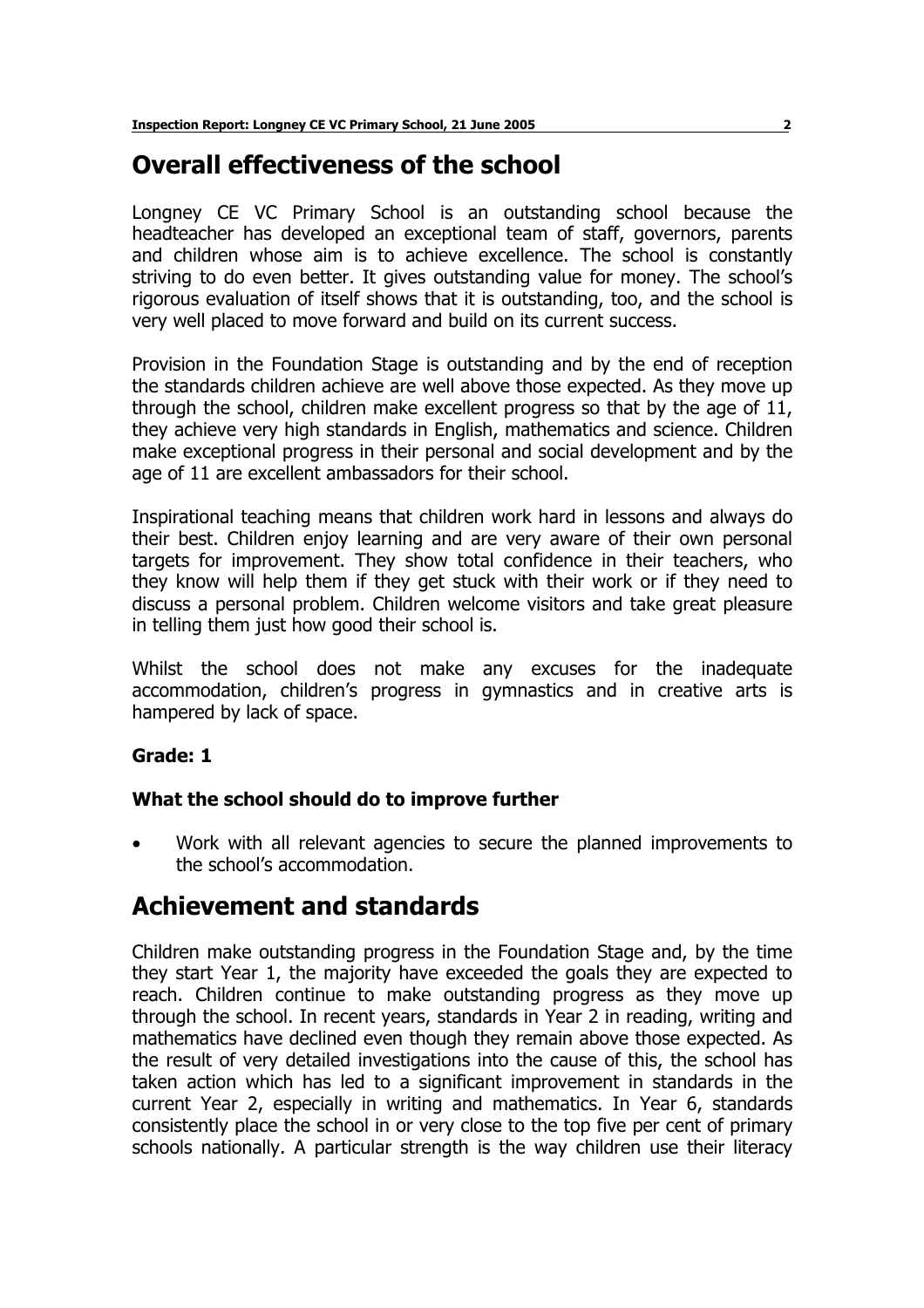and numeracy skills in other subjects, with examples of children's poetry based on soldiersí experiences in World War 2 being of exceptional quality and very moving to read. Children's use of word-processing skills in writing stories is of a very high standard and gives a high-quality finish to their work. Pupils love history and give very good reasons as to why they would like to be a Viking warrior or an Elizabethan lady. Children with learning difficulties and disabilities make very good progress and the majority reach the standards they are expected to reach at seven and 11.

#### **Personal development and well-being**

Children love being at school and take a great delight in learning. Behaviour is excellent because children know what is expected of them and because they have a sense of ownership of rewards and consequences. They proudly explain their achievements and relish taking responsibility. They waxed lyrical about being editors and sub-editors when they produced the school magazine. The school council is very effective in contributing to the day-to-day life of the school. An example of this is the way in which the council took responsibility for designing a new school uniform.

Spiritual, moral, social and cultural development is outstanding. Children value and celebrate the achievement of each other. They understand the difference between right and wrong and have a keen sense of justice. Through fundraising and donating their old uniforms to a school in Bangladesh, they have developed a genuine understanding of the needs of those who are less fortunate.

Children feel totally safe in school. They enjoy sport and taking part in regular exercise and 95 per cent take part in extra-curricular clubs. Many achieve high levels of excellence within school teams and activities they attend outside of school. Children's personal development is exceptionally well supported by the school's excellent programme for citizenship, personal, social and health education (PSHCE).

**Grade: 1**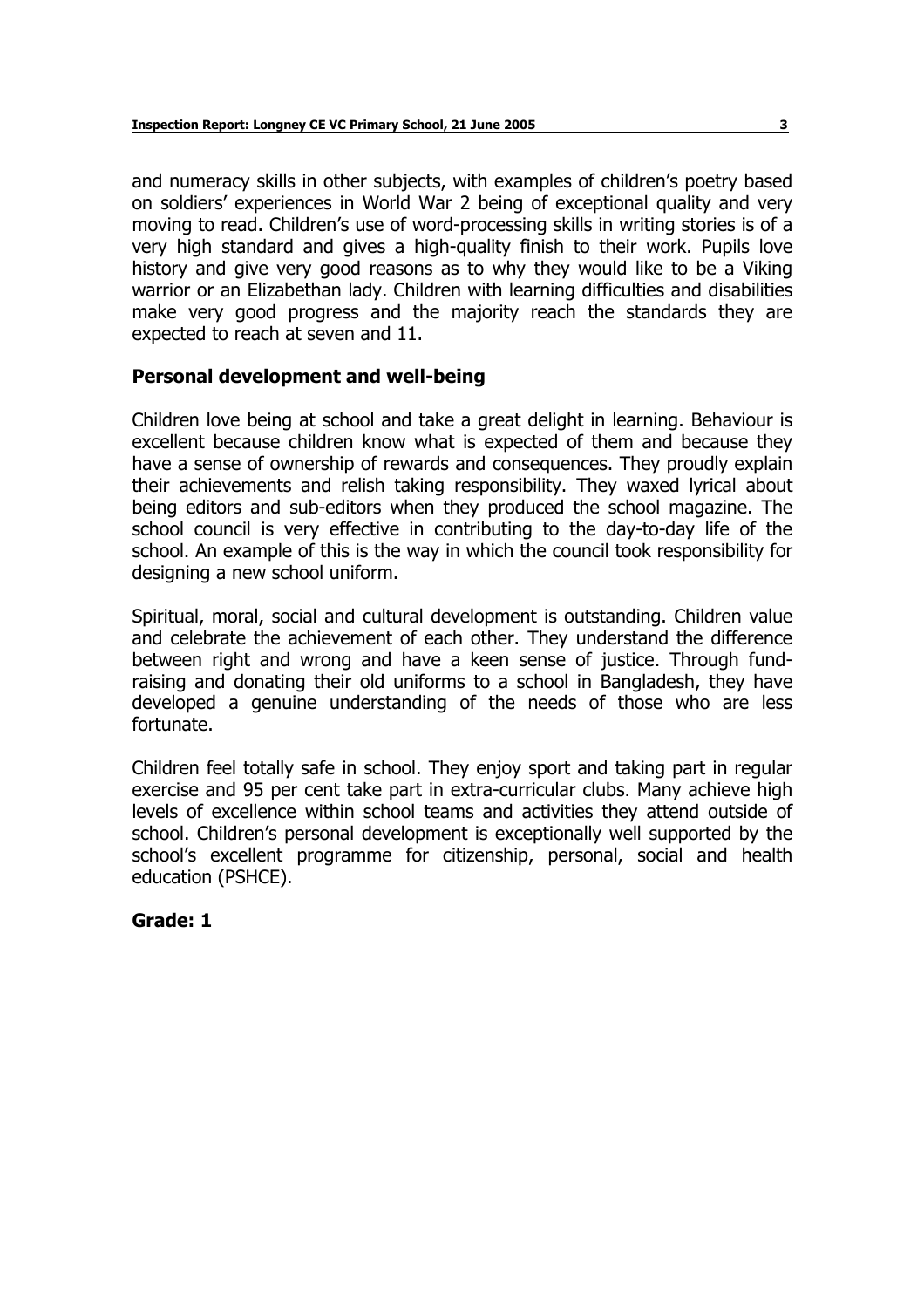## **Quality of provision**

#### **Teaching and learning**

Teaching and learning are outstanding because teachersí planning is of top quality, especially in meeting the learning needs of children from more than one year group who are in the same class. Teachers have a very detailed understanding of the subjects they teach. They capture children's interest and enthusiasm through good demonstrations, including the use of interactive whiteboards. Children talk enthusiastically about the characters WALT (What are we learning together?), WILF (What am I looking for?) and TIBS (This is because). Through these children develop a deep understanding of what they are expected to learn and achieve in lessons. As a result, they work hard and successfully. Children enjoy having Talking Partners because they have a classmate with whom they discuss thoughts and ideas. Children say 'We have good teachers who are friendly and helpful' and because of this they are motivated to succeed and do well. Teachers have a very thorough understanding of the progress children make in all subjects, especially at an individual level. This understanding is used well to set targets for future improvement and children are routinely included in this process. As a result, they talk confidently to visitors about their own targets, such as  $I$  need to make my stories more interesting by using a better choice of adjectives.'

#### **Grade: 1**

#### **Curriculum and other activities**

The school gives its children an interesting and stimulating curriculum which is enriched by a very impressive number and range of extra-curricular activities. The current emphasis on encouraging children to understand why they need to use skills taught in literacy lessons when writing in other subjects is having a positive impact on improving standards. Because children now see the purpose of what they are doing, they are much more enthusiastic writers. Approximately 95 per cent of children take part in after-school clubs in sport and the arts. The school achieves phenomenal success in local sporting competitions. Taking part in regular sporting activity contributes enormously to children's fitness and wellbeing. Children talk very enthusiastically about their residential visits and they value highly the opportunities they have for skiing and rock climbing.

The school hall is too small for the teaching of gymnastics for older children and lack of space in classrooms makes it hard for children to make models in design and technology and to do three-dimensional work in art and design.

#### **Grade: 1**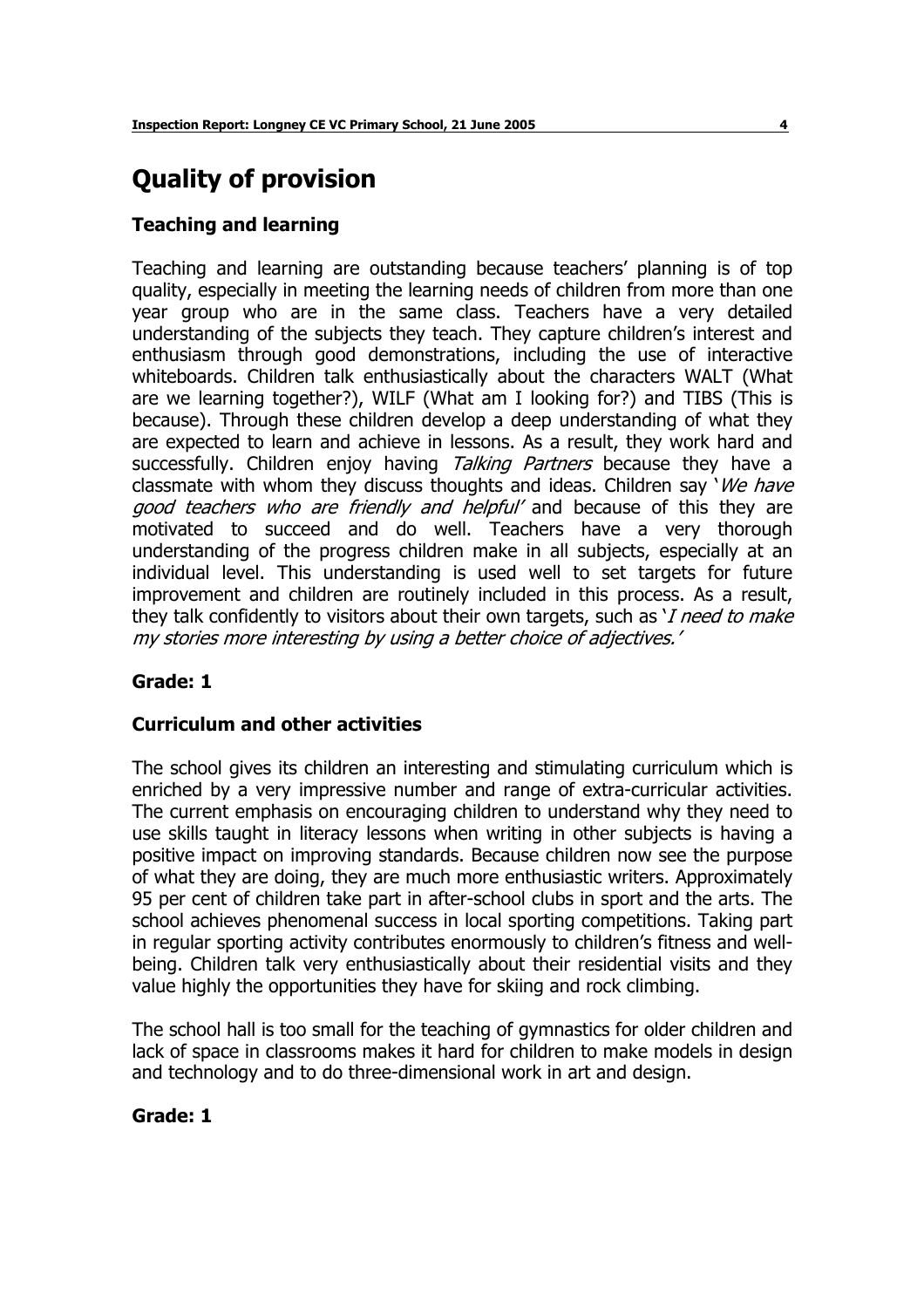#### **Care, guidance and support**

Children are cared for exceptionally well. Parents are confident that their children are safe and well cared for while at school. The school carries out health and safety checks on a regular basis, and rigorous risk assessments before children go on residential or day visits. Links with parents are strong and they are very pleased with the way the school seeks their views and responds to questions and concerns. The recent introduction of *drop-in celebratory* evenings in each half term was in direct response to parents wanting more opportunities to share in their childís learning and to make judgements on their childís progress. The school gives very effective support for children with learning difficulties and disabilities.

#### **Grade: 1**

### **Leadership and management**

Following the previous inspection in 1999, the governors gave the headteacher the challenge of turning a 'good school, with many very good features' into an excellent school. The fact that this is now an outstanding school demonstrates that the challenge was met. The headteacher is an inspirational leader and totally committed to the children, for whom she wants the very best. She has exceptional skills in building a team to support her. As a result, children, staff, governors and parents all walk the same path towards excellence. There is no complacency in the school and the relentless drive towards further improvement and the recognition that the perfect school will never be achieved show why this school is outstanding. The local education authority holds the school in very high esteem and uses much of the teaching as examples of outstanding practice when providing in-service training for other schools. The school has a very strong partnership with parents and their satisfaction with the school is evident in the very high levels of agreement that it is succeeding, as shown in the results of the annual questionnaire given to them.

The quality of the school's self-evaluation is outstanding. This is a school that really knows itself. It knows its own strengths exceptionally well but, through its high-quality improvement plan, addresses areas it knows need to be further improved.

Governors make a significant contribution to the schoolís success because they know it well, especially its strengths, but they recognise there is always room to do better. They challenge the headteacher and staff through searching questions. Financial planning is outstanding and is aimed at improving the quality of education for the children.

#### **Grade: 1**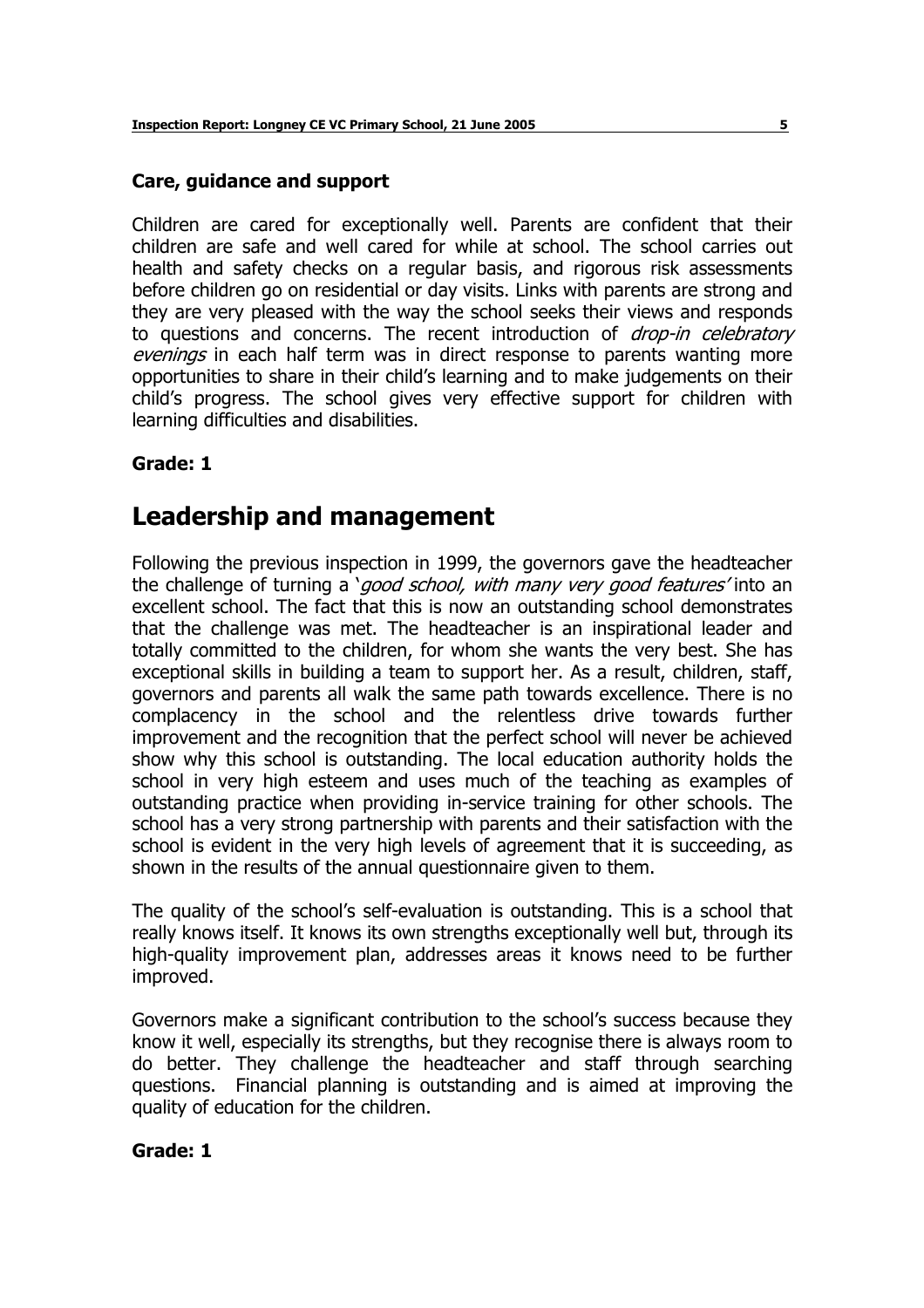**Any complaints about the inspection or the report should be made following the procedures set out in the guidance 'Complaining about HMI-led Ofsted inspections', which is available from Ofstedís website: www.ofsted.gov.uk.**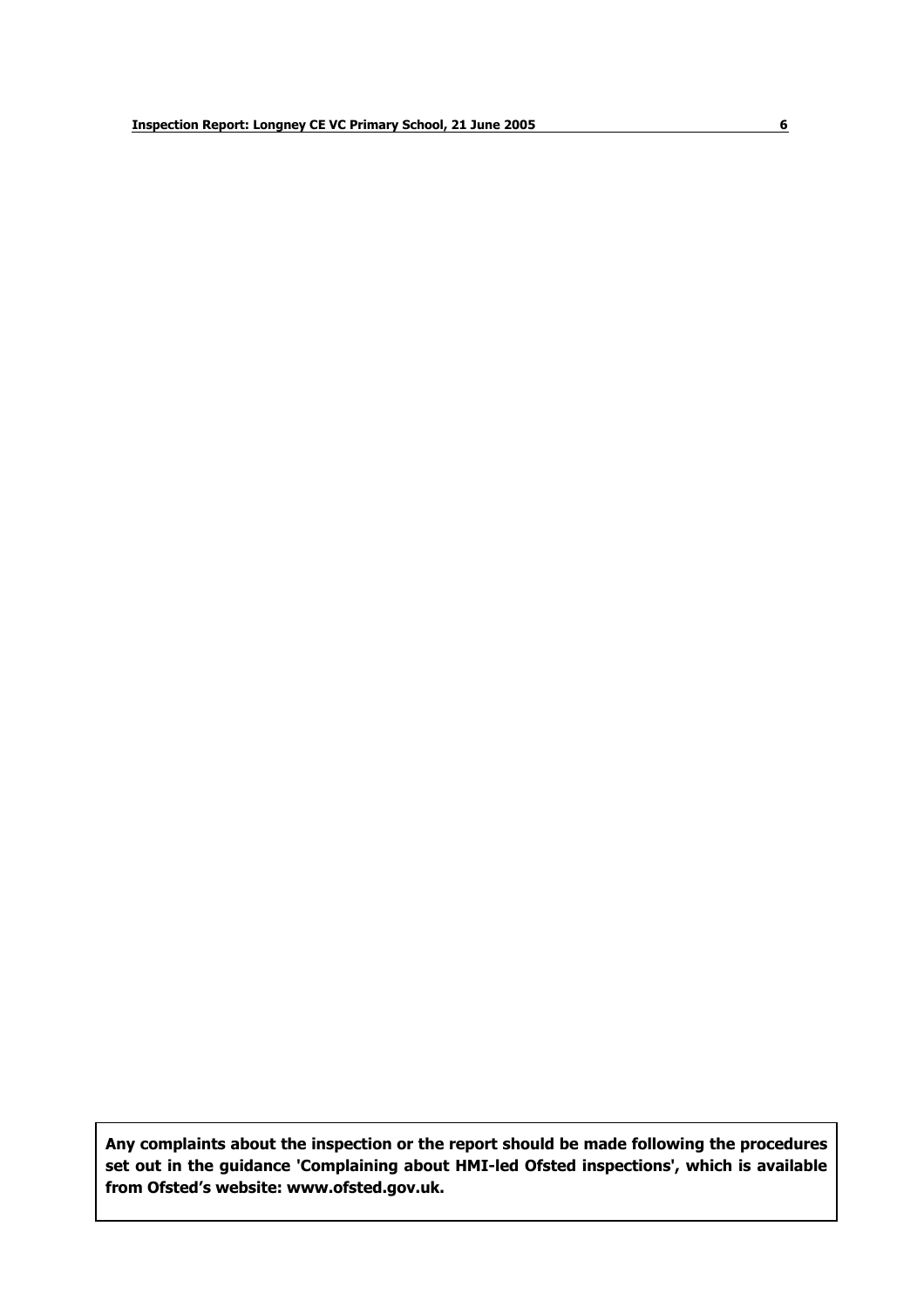#### **Annex A**

### **INSPECTION JUDGEMENTS**

| Key to judgements: grade 1 is outstanding, grade 2 good, grade | <b>School</b>  | $16 - 19$ |
|----------------------------------------------------------------|----------------|-----------|
| 3 satisfactory, and grade 4 inadequate.                        | <b>Overall</b> |           |
|                                                                |                |           |

#### **OVERALL EFFECTIVENESS**

| How effective, efficient and inclusive is the provision of<br>education, integrated care and any extended services in<br>meeting the needs of learners? |            |  |
|---------------------------------------------------------------------------------------------------------------------------------------------------------|------------|--|
| How well does the school work in partnership with others to<br>promote learners' well-being?                                                            |            |  |
| The quality and standards in the Foundation Stage                                                                                                       |            |  |
| The effectiveness of the school's self-evaluation                                                                                                       |            |  |
| The capacity to make any necessary improvements                                                                                                         | Yes        |  |
| Effective steps have been taken to promote improvement since the<br>last inspection                                                                     | <b>Yes</b> |  |

#### **ACHIEVEMENT AND STANDARDS**

| How well do learners achieve?                                              |  |
|----------------------------------------------------------------------------|--|
| The <i>standards</i> reached by learners                                   |  |
| How well learners make <i>progress</i> , taking account of any significant |  |
| variations between groups of learners                                      |  |
| How well learners with learning difficulties and disabilities make         |  |
| progress                                                                   |  |

#### **PERSONAL DEVELOPMENT AND WELL-BEING**

| How good is the overall personal development and well-<br>being of the learners? |  |
|----------------------------------------------------------------------------------|--|
| The extent of learners' spiritual, moral, social and cultural                    |  |
| development                                                                      |  |
| The behaviour of learners                                                        |  |
| How well learners enjoy their education                                          |  |
| The extent to which learners adopt safe practices                                |  |
| The extent to which learners adopt healthy lifestyles                            |  |
| The extent to which learners make a positive contribution to the                 |  |
| community                                                                        |  |
| How well learners develop workplace and other skills that will                   |  |
| contribute to their future economic well-being                                   |  |

#### **THE QUALITY OF PROVISION**

| How effective are teaching and learning in meeting the full |  |
|-------------------------------------------------------------|--|
| range of learners' needs?                                   |  |
| How well do the curriculum and other activities meet the    |  |
| range of needs and interests of learners?                   |  |
| How well are learners cared for, guided and supported?      |  |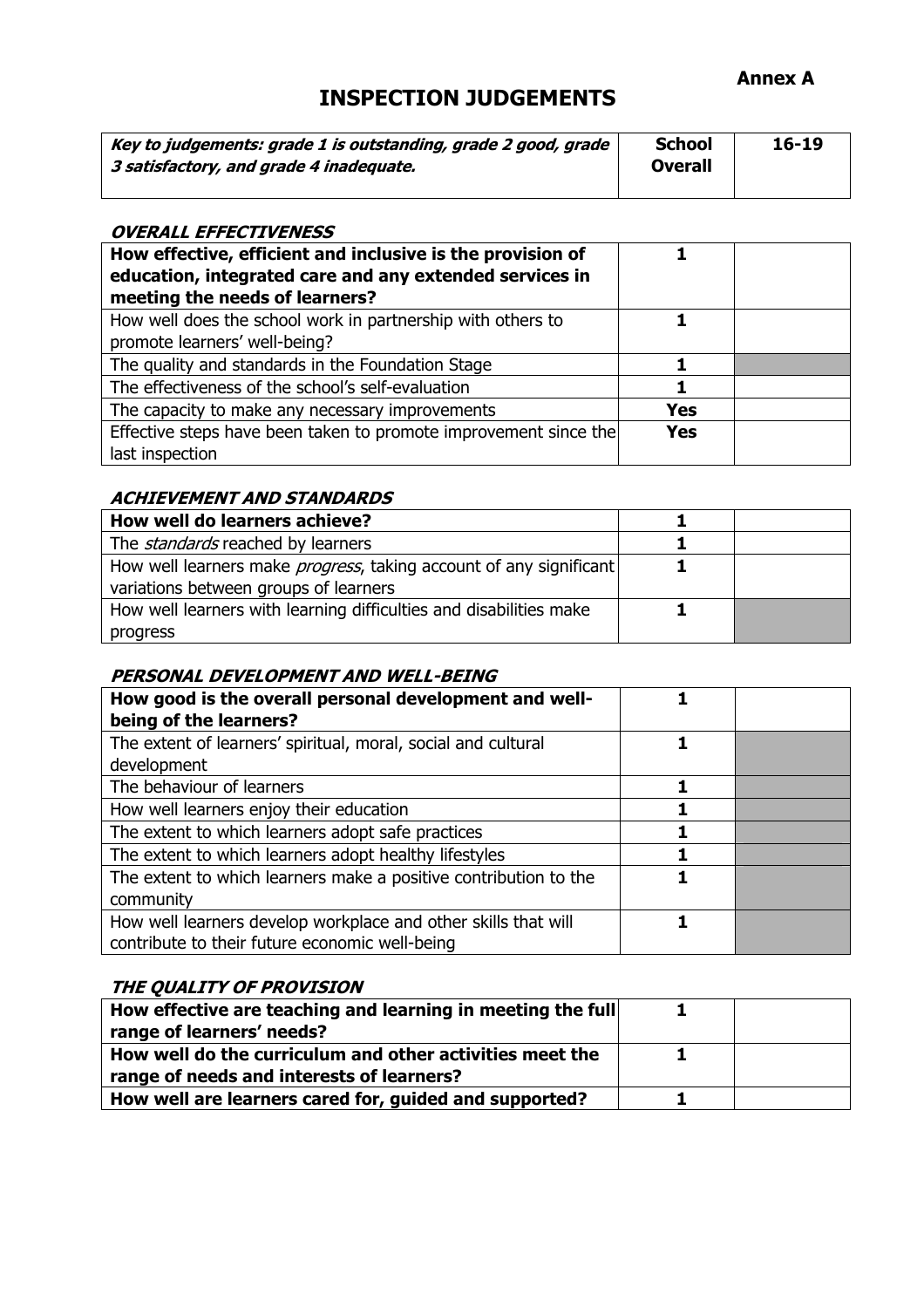#### **Annex A**

#### **LEADERSHIP AND MANAGEMENT**

| How effective are leadership and management in raising            |     |  |
|-------------------------------------------------------------------|-----|--|
| achievement and supporting all learners?                          |     |  |
| How effectively leaders and managers at all levels set clear      |     |  |
| direction leading to improvement and promote a high quality of    |     |  |
| care and education                                                |     |  |
| How effectively performance is monitored, evaluated and improved  |     |  |
| to meet challenging targets, through quality assurance and self-  |     |  |
| review                                                            |     |  |
| How well equality of opportunity is promoted and discrimination   |     |  |
| tackled so that all learners achieve as well as they can          |     |  |
| How effectively and efficiently resources are deployed to achieve |     |  |
| value for money                                                   |     |  |
| The extent to which governors and other supervisory boards        |     |  |
| discharge their responsibilities                                  |     |  |
| The adequacy and suitability of staff to ensure that learners are | Yes |  |
| protected                                                         |     |  |

| The extent to which schools enable learners to be healthy                                                       |            |
|-----------------------------------------------------------------------------------------------------------------|------------|
| Learners are encouraged and enabled to eat and drink healthily.                                                 | <b>Yes</b> |
| Learners are encouraged and enabled to take regular exercise.                                                   | <b>Yes</b> |
| Learners are discouraged from smoking and substance abuse.                                                      | <b>Yes</b> |
| Learners are educated about sexual health.                                                                      | <b>Yes</b> |
| The extent to which providers ensure that learners stay safe                                                    |            |
| Procedures for safeguarding learners meet current government requirements.                                      | <b>Yes</b> |
| Risk assessment procedures and related staff training are in place.                                             | <b>Yes</b> |
| Action is taken to reduce anti-social behaviour, such as bullying and racism.                                   | <b>Yes</b> |
| Learners are taught about key risks and how to deal with them.                                                  | <b>Yes</b> |
| The extent to which learners make a positive contribution                                                       |            |
| Learners are helped to develop stable, positive relationships.                                                  | <b>Yes</b> |
| Learners, individually and collectively, participate in making decisions that affect<br>them.                   | <b>Yes</b> |
| Learners are encouraged to initiate, participate in and manage activities in<br>school and the wider community. | <b>Yes</b> |
| The extent to which the school enables learners to achieve economic<br>well-being                               |            |
| There is provision to promote learners' basic skills.                                                           | <b>Yes</b> |
| Learners have opportunities to develop enterprise skills and work in teams.                                     | <b>Yes</b> |
| Careers education and guidance is provided to all learners in Key Stage 3 and 4                                 | <b>NA</b>  |
| and the sixth form.                                                                                             |            |
| Education for all learners aged 14-19 provides an understanding of employment<br>and the economy.               | <b>NA</b>  |